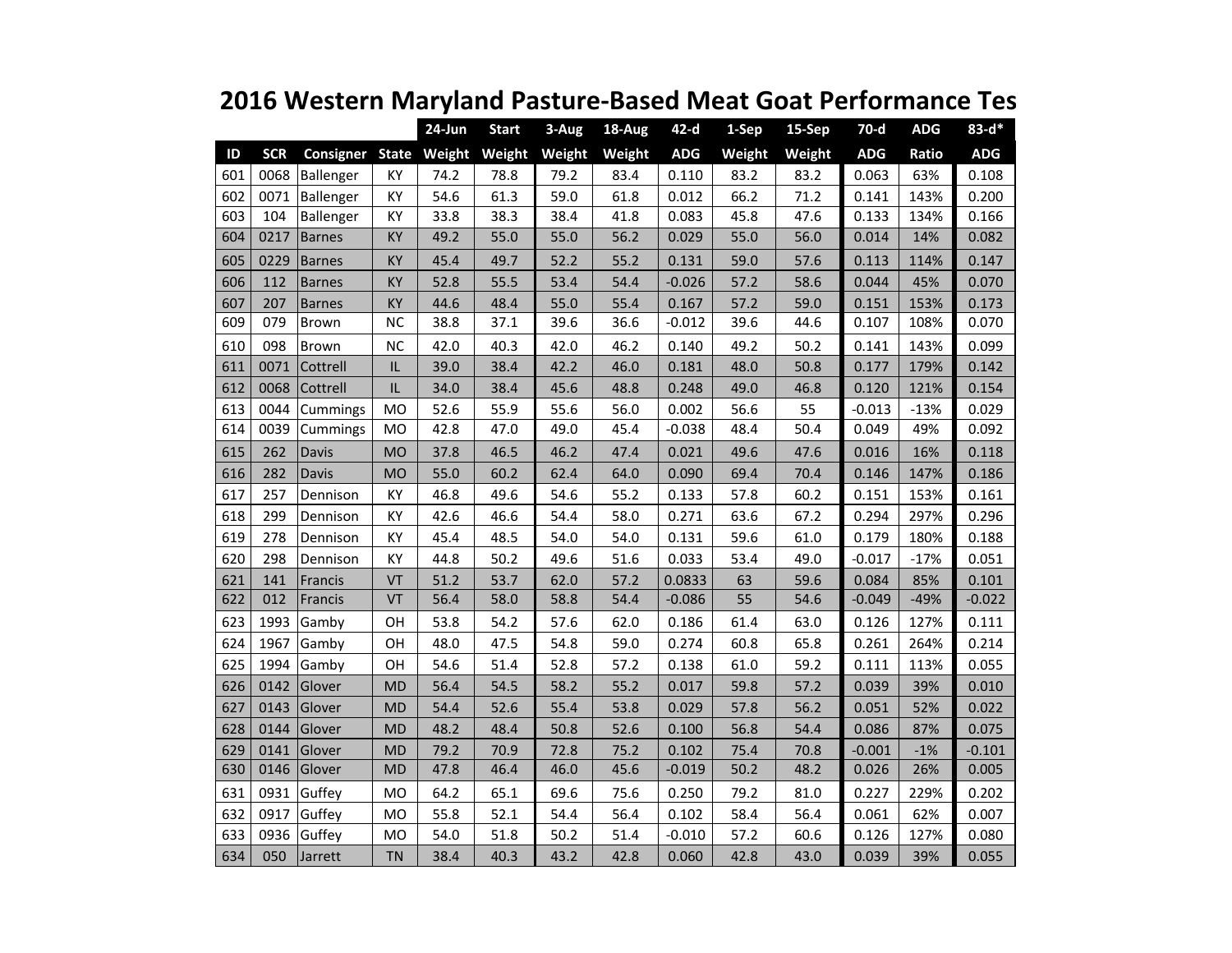|     |            |                               |           | $24$ -Jun | <b>Start</b> | 3-Aug  | 18-Aug | $42-d$     | 1-Sep  | 15-Sep | 70-d       | <b>ADG</b> | $83 - d*$  |
|-----|------------|-------------------------------|-----------|-----------|--------------|--------|--------|------------|--------|--------|------------|------------|------------|
| ID  | <b>SCR</b> | <b>Consigner State Weight</b> |           |           | Weight       | Weight | Weight | <b>ADG</b> | Weight | Weight | <b>ADG</b> | Ratio      | <b>ADG</b> |
| 636 | 620        | Larr                          | IN        | 51.8      | 58.5         | 59.4   | 60.0   | 0.036      | 56.4   | 52.0   | $-0.093$   | $-94%$     | 0.002      |
| 637 | 630        | Larr                          | IN        | 48.8      | 55.3         | 62.2   | 66.6   | 0.269      | 68.6   | 62.2   | 0.099      | 100%       | 0.161      |
| 638 | 618        | Larr                          | IN        | 44.0      | 52.1         | 58.4   | 61.0   | 0.212      | 68.0   | 64.2   | 0.173      | 175%       | 0.243      |
| 639 | 726        | Loos                          | IL        | 59.0      | 60.0         | 71.2   | 73.0   | 0.310      | 78.0   | 78.8   | 0.269      | 271%       | 0.239      |
| 640 | 721        | Loos                          | IL        | 57.2      | 62.6         | 69.2   | 66.2   | 0.086      | 68.4   | 69.2   | 0.094      | 95%        | 0.145      |
| 641 | 720        | Loos                          | IL.       | 56.6      | 62.0         | 68.6   | 69.6   | 0.181      | 74.8   | 77.4   | 0.220      | 222%       | 0.251      |
| 642 | 016        | Loyd                          | <b>NC</b> | 66.4      | 59.5         | 60.2   | 62.8   | 0.079      | 65.0   | 55.2   | $-0.061$   | $-62%$     | $-0.135$   |
| 643 | 023        | Loyd                          | <b>NC</b> | 48.4      | 43.2         | 47.8   | 49.0   | 0.138      | 50.2   | 54.8   | 0.166      | 167%       | 0.077      |
| 644 | R083       | Maynard<br>Dishman            | <b>TN</b> | 44.4      | 49.9         | 45.6   | 44.8   | $-0.121$   | 45.8   | 47.6   | $-0.033$   | $-33%$     | 0.039      |
| 645 | R049       | Maynard<br>Dishman            | <b>TN</b> | 44.0      | 44.6         | 51.4   | 52.2   | 0.181      | 59.0   | 57.2   | 0.180      | 182%       | 0.159      |
| 646 | 113        | Mulhall                       | KY        | 51.6      | 58.5         | 55.2   | 52.2   | $-0.150$   | 52.8   | 54.2   | $-0.061$   | $-62%$     | 0.031      |
| 647 | 117        | Mulhall                       | KY        | 49.4      | 59.1         | 67.8   | 70.4   | 0.269      | 68.6   | 69.4   | 0.147      | 149%       | 0.241      |
| 648 | 3747       | Murphy                        | NJ        | 68.6      | 66.9         | 74.8   | 73.8   | 0.164      | 79.2   | 78.8   | 0.170      | 172%       | 0.123      |
| 649 | 4048       | Murphy                        | <b>NJ</b> | 61.6      | 59.9         | 68.8   | 73.2   | 0.317      | 77.0   | 75.0   | 0.216      | 218%       | 0.161      |
| 650 | F200       | Murphy                        | NJ        | 75.6      | 74.4         | 82.0   | 85.4   | 0.262      | 92.8   | 84.0   | 0.137      | 139%       | 0.101      |
| 651 | F167       | Murphy                        | <b>NJ</b> | 53.2      | 56.0         | 59.8   | 62.8   | 0.162      | 65.0   | 68.2   | 0.174      | 176%       | 0.181      |
| 652 | 1623       | Nelson                        | <b>MD</b> | 43.4      | 46.4         | 49.4   | 47.4   | 0.024      | 49.8   | 43.6   | $-0.040$   | $-40%$     | 0.002      |
| 653 | 1604       | Nelson                        | <b>MD</b> | 41.2      | 40.4         | 44.2   | 48.8   | 0.200      | 49.0   | 47.0   | 0.094      | 95%        | 0.070      |
| 654 | 1610       | Nelson                        | <b>MD</b> | 46.8      | 49.6         | 55.6   | 57.2   | 0.181      | 60.0   | 55.6   | 0.086      | 87%        | 0.106      |
| 655 | 0441       | Patrick                       | КY        | 50.2      | 52.9         | 59.4   | 61.0   | 0.193      | 68.8   | 69.4   | 0.236      | 238%       | 0.231      |
| 656 | 0470       | Patrick                       | KY        | 57.8      | 58.9         | 59.2   | 63.2   | 0.102      | 60.0   | 58.0   | $-0.013$   | $-13%$     | 0.002      |
| 658 | 1001       | Payne                         | OK        | 42.0      | 41.5         | 44.8   | 44.8   | 0.079      | 44.0   | 46.0   | 0.064      | 65%        | 0.048      |
| 659 | 1070       | Payne                         | OK        | 38.1      | 36.7         | 41.4   | 42     | 0.126      | 41.2   | 40.4   | 0.053      | 53%        | 0.028      |
| 661 | 1611       | Peters                        | $NC$      | 42.8      | 41.9         | 44.4   | 49.6   | 0.183      | 52.4   | 52.6   | 0.153      | 154%       | 0.118      |
| 662 | 1639       | Peters                        | NC        | 52.2      | 54.3         | 60.2   | 61.0   | 0.160      | 63.2   | 59.2   | 0.070      | 71%        | 0.084      |
| 663 | 1609       | Peters                        | $NC$      | 42.8      | 43.6         | 44.2   | 47.6   | 0.095      | 47.2   | 49.4   | 0.083      | 84%        | 0.080      |
| 664 | 1603       | Peters                        | NC        | 47.6      | 47.0         | 47.6   | 49.8   | 0.067      | 50.6   | 45.0   | $-0.029$   | $-29%$     | $-0.031$   |
| 665 | 1649       | Pinneo                        | KS        | 57.6      | 60.5         | 63.8   | 63.4   | 0.069      | 70.8   | 69.8   | 0.133      | 134%       | 0.147      |
| 666 | 1865       | Pinneo                        | KS        | 43.0      | 44.7         | 43.6   | 43.8   | $-0.021$   | 46.6   | 45.0   | 0.004      | 4%         | 0.024      |
| 667 | 1723       | Pinneo                        | KS        | 54.2      | 51.9         | 53.2   | 55.6   | 0.088      | 59.8   | 57.0   | 0.073      | 74%        | 0.034      |
| 668 | 0027       | Pritchett                     | AL        | 42.2      | 47.2         | 47.2   | 46.0   | $-0.029$   | 49.2   | 51.2   | 0.057      | 58%        | 0.108      |

## **2016 Western Maryland Pasture-Based Meat Goat Performance Tes**